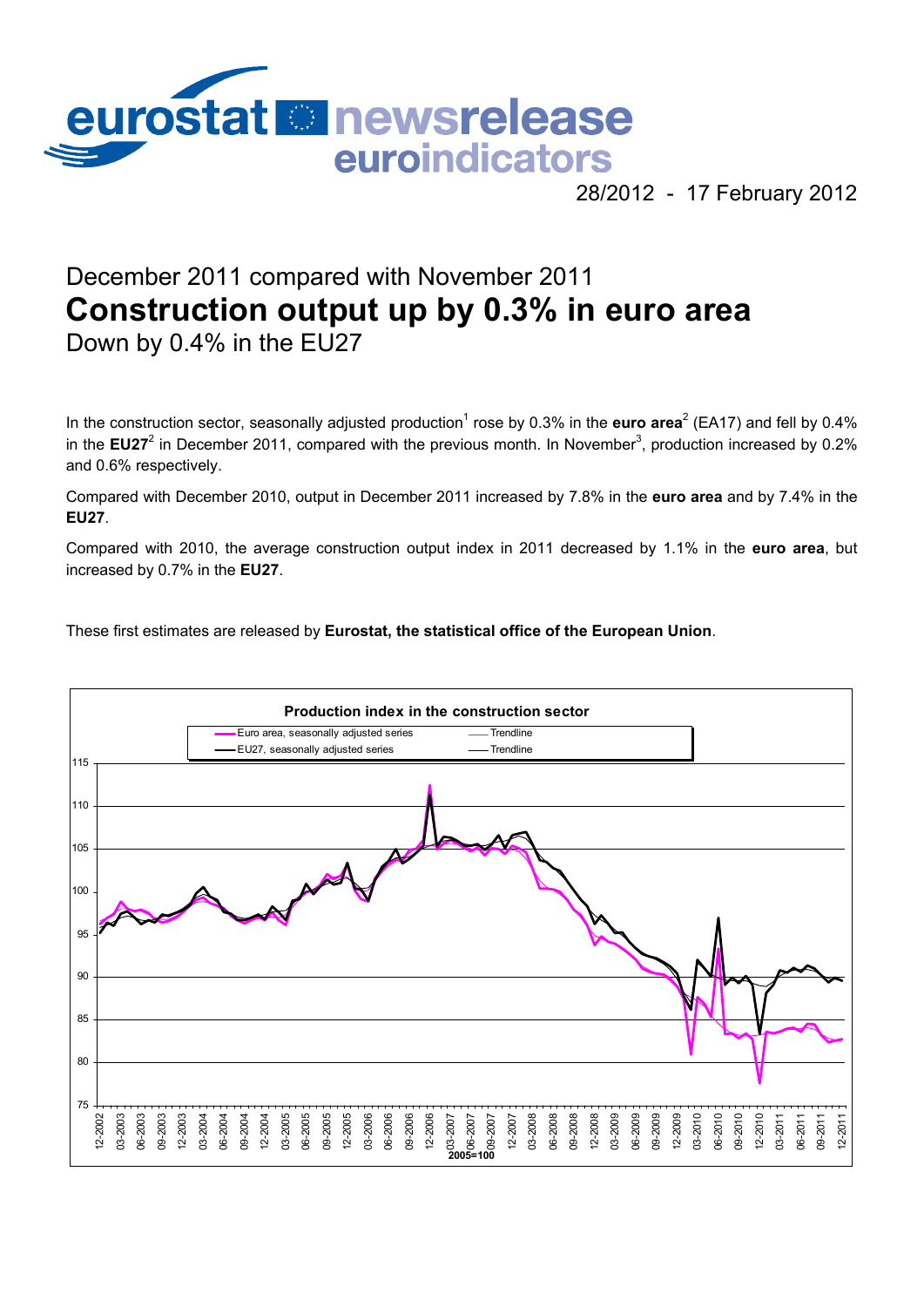#### **Monthly comparison**

In December 2011 compared with November 2011, and among the Member States for which data are available, construction output rose in four, decreased in nine and remained stable in **Sweden**. The highest increases were registered in the **Czech Republic** (+5.5%), **Slovakia** (+3.8%) and **Poland** (+2.9%), and the largest decreases in the **United Kingdom** (-10.5%), **Slovenia** (-8.1%) and **Germany** (-6.4%).

Building construction increased by 1.5% in the **euro area** and by 0.4% in the **EU27**, after +0.8% and +1.1% respectively in November. Civil engineering fell by 2.6% in the **euro area** and by 0.7% in the **EU27**, after -0.3% and +0.3% respectively in the previous month.

#### **Annual comparison**

In December 2011 compared with December 2010, and among the Member States for which data are available, construction output rose in ten and fell in four. The highest increases were registered in **Germany** (+44.3%), the **Czech Republic** (+16.1%) and **Poland** (+14.9%), and the largest decreases in **Slovenia** (-21.9%), **Bulgaria** (-11.1%) and **Portugal** (-10.8%).

Building construction increased by 7.0% in the **euro area** and by 5.7% in the **EU27**, after +0.8% and +0.9% respectively in November. Civil engineering increased by 8.0% in the **euro area** and by 13.6% in the **EU27**, after -1.9% and +2.3% respectively in the previous month.

1. The production index in construction approximates the evolution of output within the sector, broken down into building construction and civil engineering. For the Member States which produce the construction index, but do not provide data for the reference period, Eurostat estimates missing values in order to calculate euro area and EU aggregates. The weights of the Member States in the EU and euro area aggregates can be found at:

**[http://circa.europa.eu/Public/irc/dsis/ebt/library?l=/sts\\_weights\\_public/weights\\_for\\_2000&vm=detailed&sb=Title](http://circa.europa.eu/Public/irc/dsis/ebt/library?l=/sts_weights_public/weights_for_2000&vm=detailed&sb=Title)** See file: EU27\_EA17\_NEWS\_RELEASE\_WEIGHTINGS\_2005\_nace2.

More detailed data can be found in the short-term statistics database on the Eurostat website:

**[http://epp.eurostat.ec.europa.eu/portal/page/portal/short\\_term\\_business\\_statistics/data/database](http://epp.eurostat.ec.europa.eu/portal/page/portal/short_term_business_statistics/data/database)**

For total construction, and according to the Council Regulation 1165/98, Eurostat publishes national seasonally adjusted data if available. For Denmark, Estonia, Greece, Spain, Cyprus, Luxembourg, the Netherlands and Sweden, Eurostat makes the adjustment. The seasonally adjusted euro area and EU series are calculated by aggregating the working day adjusted series from individual Member States and making an adjustment for seasonal effects on these series. Therefore, the seasonally adjusted figures for total construction are based directly on the working day adjusted series from the Member States and **not on an aggregation of the seasonally adjusted indices from the Member States**. The euro area and EU seasonally adjusted growth rates might differ from the weighted growth rates of the individual Member States. Working day adjusted figures are currently transmitted by most of the Member States. For Denmark, Eurostat makes the working day adjustment. If a Member State does not supply monthly data (data not required by the regulation or data required but not yet sent), Eurostat calculates the missing series by linear interpolation from quarterly data, in order to calculate the monthly European aggregates.

- 2. The euro area (EA17) includes Belgium, Germany, Estonia, Ireland, Greece, Spain, France, Italy, Cyprus, Luxembourg, Malta, the Netherlands, Austria, Portugal, Slovenia, Slovakia and Finland. The EU27 includes Belgium (BE), Bulgaria (BG), the Czech Republic (CZ), Denmark (DK), Germany (DE), Estonia (EE), Ireland (IE), Greece (EL), Spain (ES), France (FR), Italy (IT), Cyprus (CY), Latvia (LV), Lithuania (LT), Luxembourg (LU), Hungary (HU), Malta (MT), the Netherlands (NL), Austria (AT), Poland (PL), Portugal (PT), Romania (RO), Slovenia (SI), Slovakia (SK), Finland (FI), Sweden (SE) and the United Kingdom (UK).
- 3. Data of previous months have been revised compared to those issued in News Release 10/2012 of 18 January 2012. The monthly growth rates for November 2011 have been revised from +0.8% to +0.2% in the euro area and from +0.4% to +0.6% in the EU27. The annual growth rates have been revised from +0.2% to +0.4% in the euro area and from +0.7% to +1.3% in the EU27.

Issued by: **Eurostat Press Office**

**Tim ALLEN Tel: +352-4301-33 444 [eurostat-pressoffice@ec.europa.eu](mailto:eurostat-pressoffice@ec.europa.eu)** For further information:

**Simo PASI Tel: +352-4301-32 035 [simo.pasi@ec.europa.eu](mailto:simo.PASI@ec.europa.eu)**

Eurostat news releases on the internet: **<http://ec.europa.eu/eurostat>** Selected Principal European Economic Indicators: **<http://ec.europa.eu/eurostat/euroindicators>**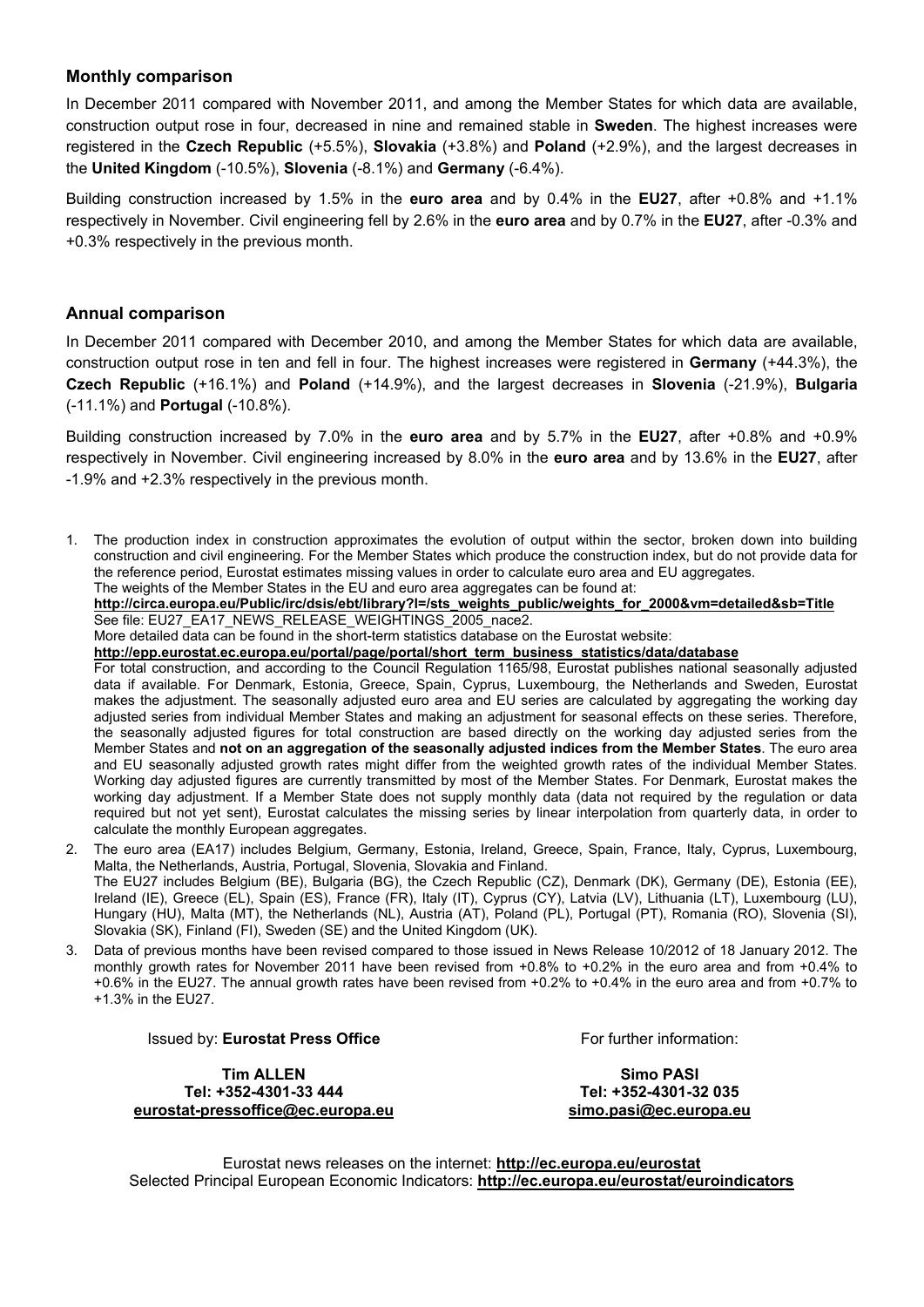# **Construction output - quarterly variation / monthly variation**

% change compared with the previous quarter / previous month\*

| <b>Total</b>             | Q1-11   | Q2-11   | Q3-11  | Q4-11  | <b>Jul-11</b> | Aug-11        | <b>Sep-11</b> | Oct-11        | <b>Nov-11</b> | <b>Dec-11</b> |
|--------------------------|---------|---------|--------|--------|---------------|---------------|---------------|---------------|---------------|---------------|
| <b>EA17</b>              | 2.9     | 0.4     | 0.2    | $-1.8$ | 1.2           | $-0.1$        | $-1.4$        | $-1.1$        | 0.2           | 0.3           |
| <b>EU27</b>              | 2.2     | 1.5     | 0.2    | $-1.4$ | 0.8           | $-0.4$        | $-0.8$        | $-0.9$        | 0.6           | $-0.4$        |
| <b>Belgium</b>           | 1.3     | 5.1     | $-4.3$ |        | 2.7           | 0.0           | 1.0           | $-0.7$        | 2.9           |               |
| <b>Bulgaria</b>          | $-10.4$ | $-2.2$  | 1.4    | $-1.0$ | $-0.2$        | 0.8           | $-0.4$        | 0.1           | $-1.0$        | $-1.2$        |
| <b>Czech Republic</b>    | $-8.6$  | 3.6     | 0.0    | 5.5    | $-1.6$        | $-0.2$        | 2.1           | 0.6           | 2.5           | 5.5           |
| <b>Denmark</b>           | 6.7     | $-5.1$  | 6.6    |        | 5.1           | 0.3           | $-3.4$        | 2.3           | 2.6           |               |
| Germany                  | 14.5    | 0.2     | $-0.2$ | 0.2    | 3.7           | $-1.4$        | $-1.1$        | 1.4           | 3.3           | $-6.4$        |
| Estonia**                | 12.4    | 1.6     | 11.4   |        |               |               |               |               |               |               |
| Ireland**                | $-6.2$  | $-6.2$  | $-2.6$ |        |               |               |               |               |               |               |
| Greece**                 | $-13.2$ | $-6.5$  | 12.4   |        |               |               |               |               |               |               |
| <b>Spain</b>             | $-21.1$ | 17.0    | 7.1    | $-1.5$ | 4.6           | $-0.4$        | $-0.5$        | $-1.1$        | $-0.5$        | 1.1           |
| <b>France</b>            | 4.8     | $-1.8$  | 1.0    | $-0.8$ | 1.6           | 1.1           | $-0.8$        | $-1.0$        | 1.7           | $-2.2$        |
| Italy                    | $-1.9$  | $-0.7$  | 0.2    | c      | $-1.2$        | 5.8           | $-4.6$        | $-2.3$        | 3.1           | c             |
| Cyprus**                 | 1.0     | $-1.5$  | $-7.8$ |        |               |               |               |               |               |               |
| Latvia**                 | $-6.4$  | 10.0    | 14.9   | 4.0    |               |               |               |               |               |               |
| Lithuania**              | 2.7     | 6.0     | 6.1    | 4.6    |               |               |               |               |               |               |
| Luxembourg               | 16.4    | $-8.0$  | $-0.8$ |        | 4.6           | 1.9           | $-4.4$        | $-1.1$        | 2.6           |               |
| Hungary                  | $-0.8$  | $-3.3$  | $-2.1$ | 4.0    | $-2.4$        | 3.6           | $-1.4$        | 0.3           | 7.4           | $-4.0$        |
| Malta**                  | 0.7     | 0.5     | $-1.7$ |        |               |               |               |               |               |               |
| <b>Netherlands</b>       | 0.1     | 0.5     | 0.1    | $-0.4$ | 0.0           | $-0.3$        | 0.7           | $-1.0$        | 0.5           | $-0.2$        |
| <b>Austria</b>           | $-2.6$  | 4.3     | $-1.4$ |        | $-2.1$        | 2.1           | $-2.6$        | 0.9           | 0.2           |               |
| Poland                   | 1.1     | 7.8     | 3.2    | 4.9    | 0.1           | 1.3           | 2.7           | $-1.1$        | 4.1           | 2.9           |
| Portugal                 | 1.2     | $-5.0$  | $-0.3$ | $-8.8$ | $-3.1$        | 8.0           | $-5.0$        | $-9.4$        | 2.4           | $-0.2$        |
| Romania                  | $-3.0$  | 0.8     | 2.8    | 5.8    | 4.4           | $-5.7$        | 2.2           | 3.9           | 3.9           | $-0.6$        |
| Slovenia                 | $-2.1$  | $-18.2$ | $-3.0$ | $-0.2$ | 10.7          | $-3.3$        | 5.9           | $-13.5$       | 23.7          | $-8.1$        |
| Slovakia                 | $-5.0$  | 3.0     | 1.2    | 2.3    | 0.1           | $-1.9$        | 3.9           | $-0.6$        | $-0.5$        | 3.8           |
| <b>Finland</b>           | 3.0     | 1.7     | 0.3    | C      | 0.1           | $-0.1$        | $-2.0$        | 0.2           | 3.1           | C             |
| <b>Sweden</b>            | 1.4     | 3.1     | 0.0    | 2.7    | $-0.9$        | $-0.2$        | 1.8           | 1.2           | 0.6           | 0.0           |
| <b>United Kingdom</b>    | $-1.6$  | 2.7     | 0.3    | $-0.5$ | $-4.6$        | 0.3           | $-1.0$        | 2.4           | 2.0           | $-10.5$       |
| <b>Building</b>          | $Q1-11$ | Q2-11   | Q3-11  | Q4-11  | <b>Jul-11</b> | <b>Aug-11</b> | <b>Sep-11</b> | <b>Oct-11</b> | <b>Nov-11</b> | <b>Dec-11</b> |
| <b>EA17</b>              | 0.5     | 0.5     | 1.0    | $-0.3$ | 1.2           | $-0.2$        | $-0.7$        | $-0.8$        | 0.8           | 1.5           |
| <b>EU27</b>              | 1.2     | 0.9     | 0.4    | $-0.9$ | 0.7           | $-0.1$        | $-1.0$        | $-1.1$        | 1.1           | 0.4           |
| <b>Civil engineering</b> | Q1-11   | Q2-11   | Q3-11  | Q4-11  | <b>Jul-11</b> | Aug-11        | <b>Sep-11</b> | <b>Oct-11</b> | <b>Nov-11</b> | <b>Dec-11</b> |
| <b>EA17</b>              | 4.9     | 0.1     | $-0.1$ | $-4.1$ | 3.6           | $-1.1$        | $-1.7$        | $-1.6$        | $-0.3$        | $-2.6$        |
| <b>EU27</b>              | 5.6     | 2.4     | $-0.7$ | $-1.6$ | 0.9           | $-0.7$        | $-0.4$        | $-1.1$        | 0.3           | $-0.7$        |

\* Seasonally adjusted

\*\* These Member States are not required to supply monthly data under Council Regulation 1165/98

: Data not available

c Confidential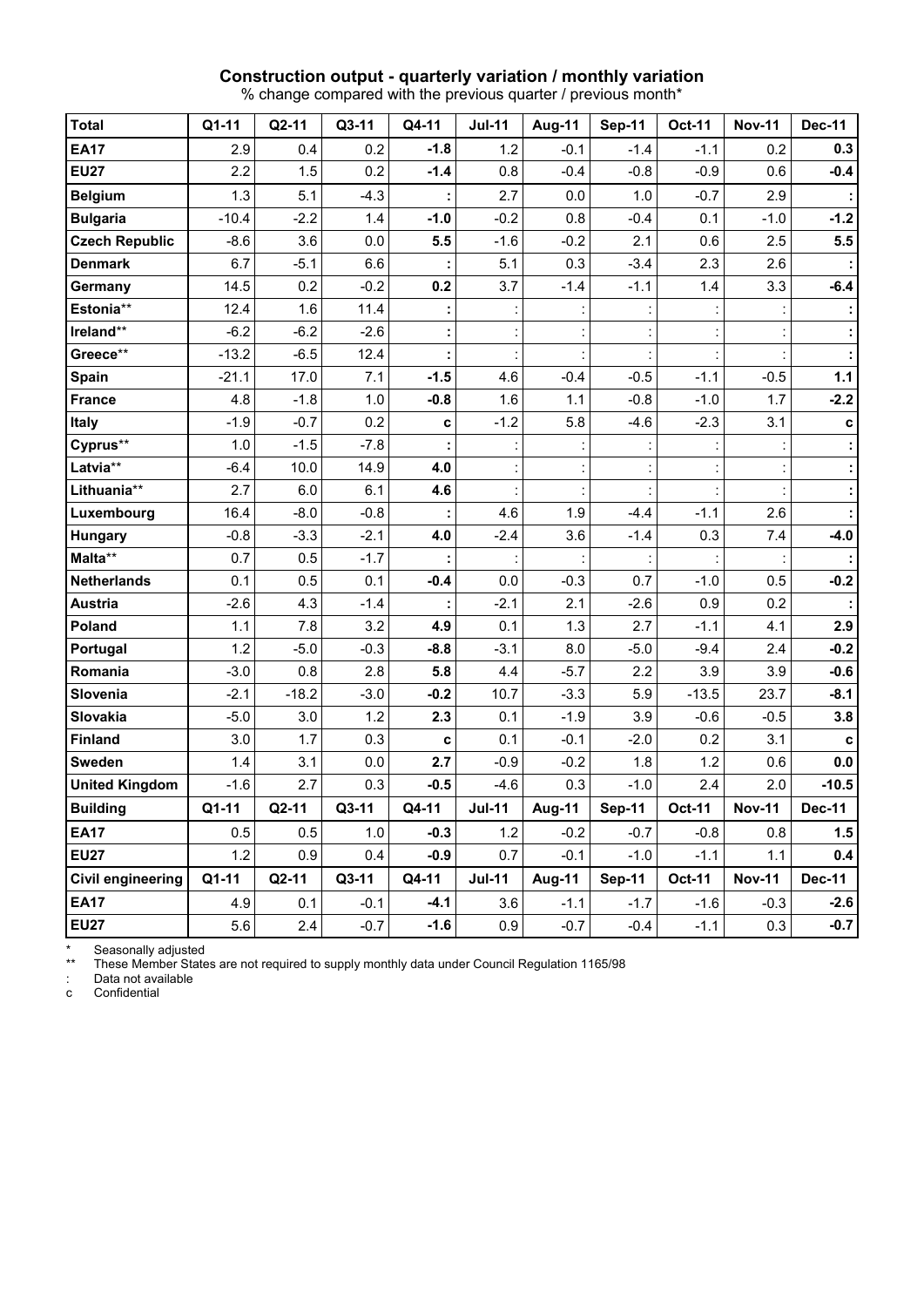#### **Construction output – annual variation**

% change compared with the same quarter / the same month of the previous year\*

| <b>Total</b>             | Q1-11   | $Q2-11$ | Q3-11   | Q4-11   | <b>Jul-11</b> | <b>Aug-11</b> | <b>Sep-11</b> | <b>Oct-11</b> | <b>Nov-11</b> | <b>Dec-11</b> |
|--------------------------|---------|---------|---------|---------|---------------|---------------|---------------|---------------|---------------|---------------|
| <b>EA17</b>              | $-2.4$  | $-4.9$  | 1.7     | 1.5     | 2.5           | 2.2           | 0.5           | $-2.5$        | 0.4           | 7.8           |
| <b>EU27</b>              | 0.8     | $-2.0$  | 1.8     | 2.2     | 2.8           | 1.6           | 1.1           | $-1.3$        | 1.3           | 7.4           |
| <b>Belgium</b>           | 5.3     | 2.4     | 1.5     |         | 2.3           | $-0.6$        | 3.0           | $-1.2$        | 12.3          |               |
| <b>Bulgaria</b>          | $-15.9$ | $-13.4$ | $-11.4$ | $-10.3$ | $-13.1$       | $-9.5$        | $-11.8$       | $-9.6$        | $-10.2$       | $-11.1$       |
| <b>Czech Republic</b>    | 6.6     | $-4.9$  | $-9.8$  | 0.8     | $-10.8$       | $-11.7$       | $-7.1$        | $-8.0$        | $-2.3$        | 16.1          |
| <b>Denmark</b>           | 14.0    | 0.9     | 4.1     |         | 3.5           | 4.6           | 4.2           | 8.4           | 9.6           |               |
| Germany                  | 35.6    | 7.0     | 6.7     | 14.4    | 8.0           | 6.8           | 5.2           | 4.6           | 9.6           | 44.3          |
| Estonia**                | 34.6    | 11.5    | 25.5    |         |               |               |               |               |               |               |
| Ireland**                | $-20.8$ | $-22.0$ | $-18.6$ |         |               |               |               |               |               |               |
| Greece**                 | $-37.3$ | $-35.8$ | $-8.3$  |         |               |               |               |               |               |               |
| Spain                    | $-36.6$ | $-27.9$ | 5.6     | $-3.5$  | 16.6          | $-1.3$        | 1.3           | $-4.6$        | $-9.5$        | 1.5           |
| <b>France</b>            | 2.9     | $-0.7$  | 2.4     | 2.7     | 1.4           | 5.3           | 1.7           | $-0.7$        | 3.1           | 7.1           |
| Italy                    | 0.5     | $-2.8$  | $-5.0$  | C       | $-6.4$        | $-0.6$        | $-6.1$        | $-8.3$        | $-2.4$        | c             |
| Cyprus**                 | $-7.7$  | $-3.1$  | $-16.8$ |         |               |               |               |               |               |               |
| Latvia**                 | $-15.1$ | $-0.9$  | 19.6    | 25.9    |               |               |               |               |               |               |
| Lithuania**              | 15.9    | 16.7    | 18.4    | 33.3    |               |               |               |               |               |               |
| Luxembourg               | 11.3    | $-1.0$  | $-3.2$  |         | $-4.1$        | $-0.5$        | $-3.8$        | $-6.1$        | $-3.1$        |               |
| Hungary                  | $-6.7$  | $-9.5$  | $-13.5$ | $-1.5$  | $-17.4$       | $-12.0$       | $-11.8$       | $-8.0$        | 4.1           | $-0.8$        |
| Malta**                  | 1.6     | 0.7     | $-0.6$  |         |               |               |               |               |               |               |
| <b>Netherlands</b>       | 8.0     | 3.5     | 2.8     | $-1.1$  | 0.4           | 2.7           | 4.5           | $-3.8$        | 0.2           | $1.3$         |
| <b>Austria</b>           | $-2.5$  | 1.0     | $-0.7$  |         | $-1.4$        | 1.7           | $-2.2$        | $-0.4$        | 0.6           |               |
| Poland                   | 17.9    | 19.7    | 15.1    | 13.1    | 17.5          | 10.7          | 17.1          | 9.3           | 14.9          | 14.9          |
| Portugal                 | $-8.2$  | $-7.7$  | $-10.4$ | $-11.5$ | $-11.1$       | $-9.9$        | $-10.0$       | $-11.1$       | $-12.5$       | $-10.8$       |
| Romania                  | $-4.9$  | $-4.1$  | 8.0     | 8.3     | 16.7          | 4.4           | 4.3           | 6.1           | 17.8          | 3.1           |
| Slovenia                 | $-25.3$ | $-31.1$ | $-25.5$ | $-19.4$ | $-27.0$       | $-31.2$       | $-17.4$       | $-25.5$       | $-9.6$        | $-21.9$       |
| Slovakia                 | $-3.7$  | $-3.3$  | $-2.7$  | 1.4     | $-2.6$        | $-7.3$        | 2.4           | $-1.0$        | $-1.5$        | 7.5           |
| <b>Finland</b>           | 16.6    | 7.9     | 8.9     | C       | 13.9          | 8.4           | 5.1           | 3.5           | 4.9           | C             |
| Sweden                   | 7.1     | 9.3     | 5.9     | 7.1     | 6.3           | 4.1           | 7.2           | 7.7           | 7.3           | 6.3           |
| <b>United Kingdom</b>    | 7.6     | 3.2     | 0.4     | 0.7     | 2.1           | $-0.8$        | $-0.2$        | $-1.3$        | $-0.3$        | 3.9           |
| <b>Building</b>          | $Q1-11$ | $Q2-11$ | Q3-11   | Q4-11   | <b>Jul-11</b> | <b>Aug-11</b> | <b>Sep-11</b> | <b>Oct-11</b> | <b>Nov-11</b> | Dec-11        |
| <b>EA17</b>              | $-2.4$  | $-5.5$  | 1.8     | 1.5     | 2.4           | 2.3           | 0.8           | $-2.2$        | 0.8           | 7.0           |
| <b>EU27</b>              | 1.1     | $-2.8$  | 1.5     | 1.5     | 2.5           | 1.3           | 0.8           | $-1.5$        | 0.9           | 5.7           |
| <b>Civil engineering</b> | Q1-11   | Q2-11   | Q3-11   | Q4-11   | <b>Jul-11</b> | Aug-11        | <b>Sep-11</b> | <b>Oct-11</b> | <b>Nov-11</b> | <b>Dec-11</b> |
| <b>EA17</b>              | $-3.8$  | $-1.5$  | 0.7     | 0.3     | 1.2           | 1.5           | $-0.5$        | $-3.1$        | $-1.9$        | 8.0           |
| <b>EU27</b>              | $-1.4$  | 2.2     | 3.1     | 4.8     | 3.6           | 3.0           | 2.7           | 0.3           | 2.3           | 13.6          |

\* Working day adjusted

\*\* These Member States are not required to supply monthly data under Council Regulation 1165/98

: Data not available

c Confidential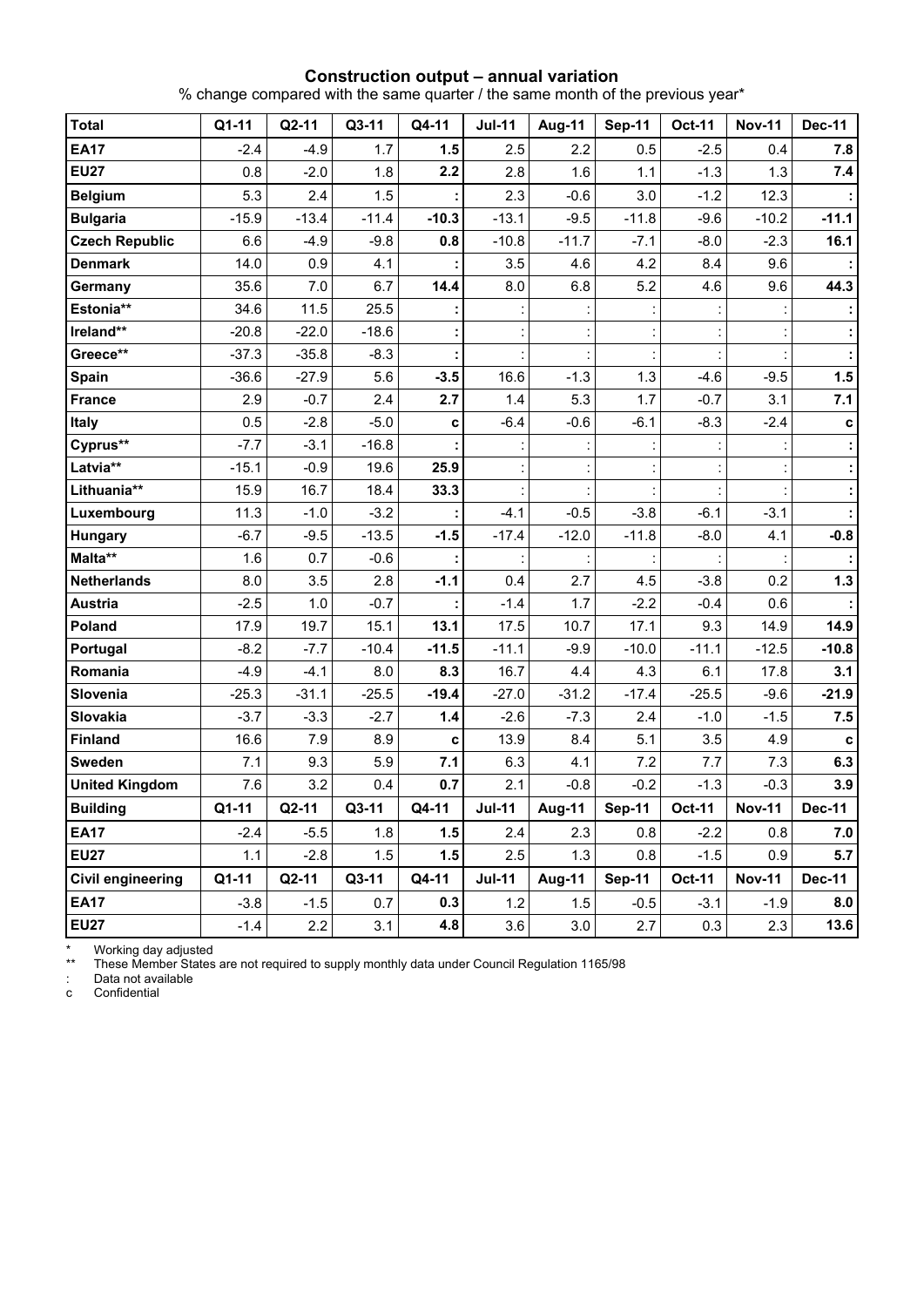## **Monthly production indices for total construction, seasonally adjusted**

|             | (base year 2005) |       |       |       |       |       |       |       |       |       |       |       |       |
|-------------|------------------|-------|-------|-------|-------|-------|-------|-------|-------|-------|-------|-------|-------|
|             | 12/10            | 01/11 | 02/11 | 03/11 | 04/11 | 05/11 | 06/11 | 07/11 | 08/11 | 09/11 | 10/11 | 11/11 | 12/11 |
| <b>EA17</b> | 77.5             | 83.6  | 83.4  | 83.6  | 84.0  | 84.1  | 83.6  | 84.5  | 84.5  | 83.3  | 82.3  | 82.5  | 82.8  |
| <b>EU27</b> | 83.3             | 88.1  | 89.1  | 90.8  | 90.5  | 91.0  | 90.6  | 91.4  | 91.0  | 90.2  | 89.4  | 90.0  | 89.6  |
| BE          | 98.9             | 100.9 | 101.5 | 99.3  | 99.9  | 118.5 | 98.1  | 100.7 | 100.8 | 101.7 | 101.1 | 104.0 |       |
| BG          | 115.8            | 113.8 | 111.2 | 106.1 | 104.7 | 109.8 | 109.3 | 109.0 | 109.9 | 109.4 | 109.6 | 108.5 | 107.2 |
| CZ          | 98.3             | 88.4  | 100.1 | 101.2 | 98.1  | 100.6 | 100.9 | 99.3  | 99.1  | 101.2 | 101.8 | 104.3 | 110.0 |
| DK          | 83.5             | 87.5  | 91.3  | 88.1  | 81.8  | 84.8  | 86.3  | 90.7  | 91.0  | 87.9  | 89.9  | 92.2  |       |
| DE          | 90.1             | 118.7 | 121.7 | 128.3 | 124.7 | 124.6 | 120.1 | 124.5 | 122.8 | 121.5 | 123.2 | 127.3 | 119.2 |
| ES          | 50.5             | 36.9  | 41.3  | 43.2  | 46.0  | 47.4  | 48.7  | 50.9  | 50.7  | 50.5  | 49.9  | 49.7  | 50.2  |
| <b>FR</b>   | 88.9             | 99.3  | 97.3  | 95.3  | 95.6  | 96.4  | 94.5  | 96.0  | 97.1  | 96.3  | 95.3  | 96.9  | 94.8  |
| IT          | 92.4             | 92.8  | 92.2  | 91.3  | 92.7  | 90.9  | 90.7  | 89.6  | 94.8  | 90.4  | 88.3  | 91.0  | C     |
| LU          | 80.1             | 117.6 | 116.6 | 110.3 | 106.8 | 109.3 | 100.3 | 104.9 | 106.9 | 102.2 | 101.1 | 103.8 |       |
| HU          | 65.1             | 65.0  | 66.3  | 65.3  | 62.0  | 65.6  | 62.3  | 60.8  | 63.0  | 62.1  | 62.3  | 66.9  | 64.2  |
| <b>NL</b>   | 99.3             | 99.0  | 99.3  | 99.1  | 99.2  | 99.9  | 99.6  | 99.6  | 99.3  | 100.1 | 99.0  | 99.5  | 99.4  |
| AT          | 102.5            | 96.7  | 101.5 | 102.9 | 103.2 | 105.9 | 104.8 | 102.6 | 104.8 | 102.1 | 103.0 | 103.2 |       |
| <b>PL</b>   | 170.2            | 166.5 | 169.1 | 174.7 | 178.9 | 185.4 | 186.0 | 186.1 | 188.5 | 193.6 | 191.5 | 199.3 | 205.1 |
| <b>PT</b>   | 72.6             | 71.7  | 75.2  | 71.7  | 68.7  | 70.0  | 68.7  | 66.6  | 71.9  | 68.3  | 61.9  | 63.4  | 63.3  |
| <b>RO</b>   | 154.1            | 140.7 | 141.0 | 138.1 | 137.4 | 142.5 | 143.3 | 149.6 | 141.1 | 144.2 | 149.8 | 155.7 | 154.8 |
| <b>SI</b>   | 93.9             | 97.9  | 89.7  | 85.2  | 82.1  | 75.7  | 65.4  | 72.4  | 70.0  | 74.1  | 64.1  | 79.3  | 72.9  |
| SK          | 111.3            | 108.8 | 105.4 | 111.8 | 111.8 | 110.9 | 113.3 | 113.4 | 111.2 | 115.5 | 114.8 | 114.3 | 118.6 |
| FI          | 124.5            | 129.2 | 128.8 | 131.9 | 129.6 | 133.7 | 133.4 | 133.6 | 133.5 | 130.8 | 131.1 | 135.2 | C     |
| <b>SE</b>   | 126.4            | 126.3 | 127.9 | 128.1 | 130.7 | 131.5 | 131.9 | 130.7 | 130.5 | 132.8 | 134.4 | 135.2 | 135.2 |
| UK          | 90.6             | 86.7  | 95.2  | 113.5 | 96.7  | 100.4 | 106.6 | 101.7 | 102   | 101   | 103.4 | 105.5 | 94.4  |

# **Quarterly production indices for total construction, seasonally adjusted**

(base year 2005)

|             | Q1-10 | $Q2-10$ | Q3-10 | Q4-10 | Q1-11 | $Q2-11$ | Q3-11 | Q4-11 |
|-------------|-------|---------|-------|-------|-------|---------|-------|-------|
| <b>EA17</b> | 85.5  | 88.5    | 83.2  | 81.2  | 83.5  | 83.9    | 84.1  | 82.6  |
| <b>EU27</b> | 88.7  | 92.6    | 89.4  | 87.5  | 89.4  | 90.7    | 90.9  | 89.6  |
| <b>BE</b>   | 96.5  | 101.2   | 100.3 | 99.2  | 100.5 | 105.6   | 101.1 |       |
| BG          | 129.5 | 124.9   | 121.8 | 123.2 | 110.3 | 107.9   | 109.4 | 108.4 |
| CZ          | 91.3  | 104.3   | 109.2 | 105.5 | 96.4  | 99.9    | 99.9  | 105.4 |
| <b>DK</b>   | 78.8  | 83.5    | 86.2  | 83.3  | 88.9  | 84.3    | 89.9  |       |
| DE          | 98.1  | 114.4   | 114.2 | 107.4 | 122.9 | 123.1   | 122.9 | 123.2 |
| EE.         | 74.3  | 77.2    | 78.3  | 78.8  | 88.6  | 90.0    | 100.2 |       |
| IE          | 30.6  | 29.0    | 27.5  | 25.9  | 24.3  | 22.8    | 22.2  |       |
| EL.         | 84.3  | 76.8    | 61.5  | 61.2  | 53.2  | 49.7    | 55.9  |       |
| <b>ES</b>   | 63.9  | 68.0    | 52.5  | 51.2  | 40.4  | 47.3    | 50.7  | 49.9  |
| <b>FR</b>   | 94.7  | 96.1    | 94.7  | 92.9  | 97.3  | 95.5    | 96.5  | 95.7  |
| IT          | 91.5  | 93.9    | 95.9  | 93.9  | 92.1  | 91.4    | 91.6  | c     |
| CY          | 98.0  | 93.6    | 94.8  | 89.0  | 89.9  | 88.6    | 81.7  |       |
| LV          | 62.8  | 60.5    | 61.0  | 59.8  | 56.0  | 61.6    | 70.8  | 73.6  |
| LT          | 63.8  | 73.0    | 76.7  | 80.2  | 82.4  | 87.3    | 92.7  | 96.9  |
| LU          | 103.7 | 106.7   | 107.9 | 98.5  | 114.8 | 105.5   | 104.7 |       |
| HU          | 70.3  | 69.3    | 71.2  | 66.1  | 65.5  | 63.3    | 62.0  | 64.4  |
| <b>MT</b>   | 108.6 | 110.1   | 109.7 | 109.5 | 110.3 | 110.9   | 109.0 |       |
| <b>NL</b>   | 91.4  | 97.5    | 98.5  | 99.0  | 99.1  | 99.6    | 99.7  | 99.3  |
| AT          | 103.2 | 103.9   | 104.0 | 103.0 | 100.3 | 104.6   | 103.2 |       |
| <b>PL</b>   | 150.3 | 156.9   | 162.7 | 168.2 | 170.1 | 183.5   | 189.4 | 198.6 |
| <b>PT</b>   | 78.3  | 76.3    | 77.2  | 72.0  | 72.8  | 69.1    | 68.9  | 62.9  |
| <b>RO</b>   | 147.3 | 146.6   | 135.1 | 144.3 | 139.9 | 141.1   | 145.0 | 153.4 |
| <b>SI</b>   | 111.8 | 109.2   | 101.1 | 92.9  | 91.0  | 74.4    | 72.1  | 72.0  |
| SK          | 111.8 | 115.9   | 116.4 | 114.5 | 108.8 | 112.0   | 113.3 | 115.9 |
| FI          | 111.8 | 122.4   | 121.3 | 126.2 | 130.0 | 132.2   | 132.7 |       |
| <b>SE</b>   | 118.8 | 120.3   | 123.7 | 125.6 | 127.4 | 131.4   | 131.3 | 134.9 |
| <b>UK</b>   | 91.2  | 98.5    | 101.5 | 100.1 | 98.6  | 101.2   | 101.6 | 101.1 |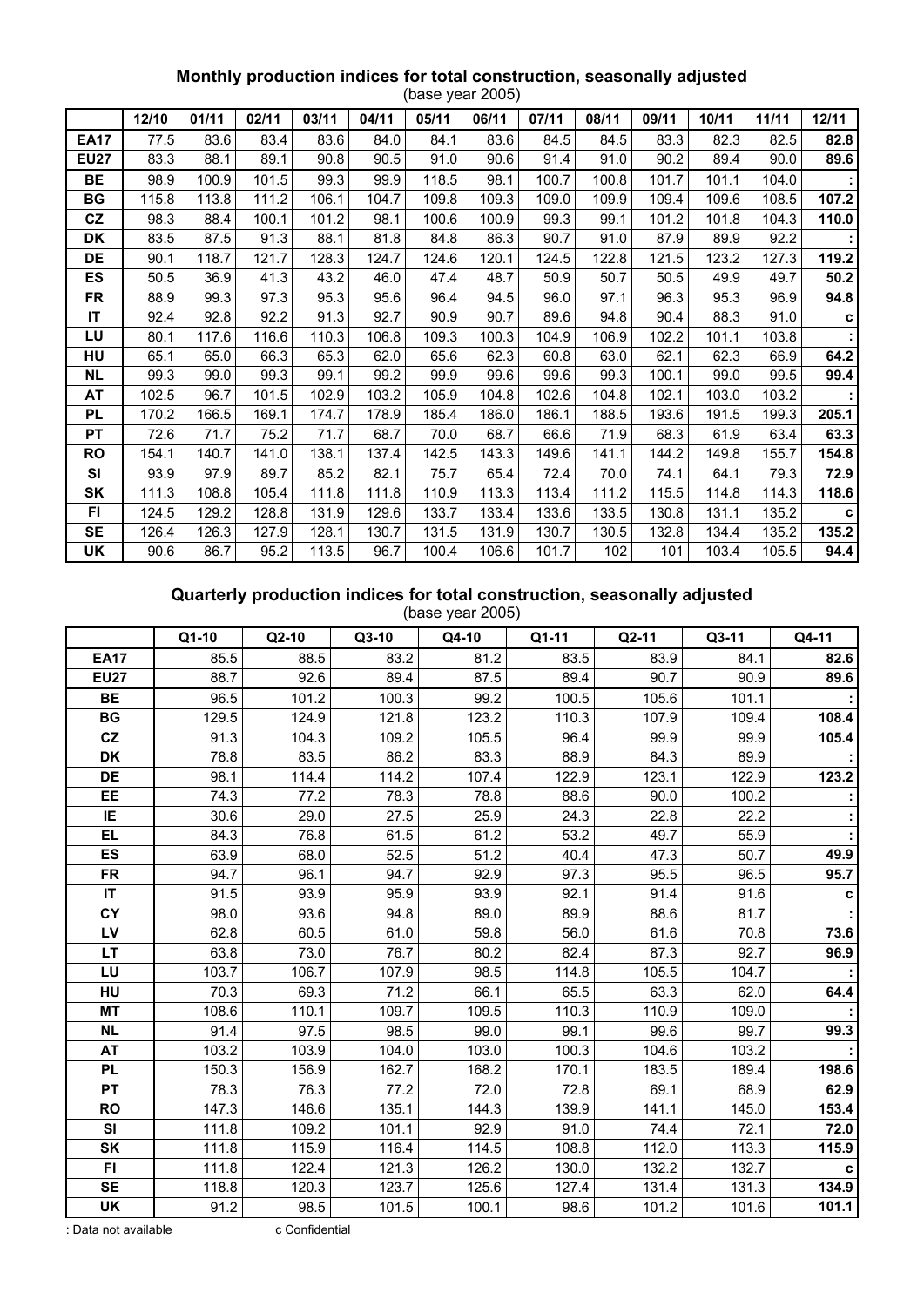## **Monthly production indices for total construction, working day adjusted**

|             | (base year 2005) |       |       |       |       |       |       |       |       |       |       |       |       |       |             |
|-------------|------------------|-------|-------|-------|-------|-------|-------|-------|-------|-------|-------|-------|-------|-------|-------------|
|             | 12/08            | 12/09 | 12/10 | 01/11 | 02/11 | 03/11 | 04/11 | 05/11 | 06/11 | 07/11 | 08/11 | 09/11 | 10/11 | 11/11 | 12/11       |
| <b>EA17</b> | 87.5             | 84.4  | 72.9  | 70.5  | 75.1  | 84.1  | 87.5  | 88.7  | 89.7  | 87.8  | 69.7  | 90.5  | 91.2  | 89.3  | 78.5        |
| <b>EU27</b> | 93.7             | 89.5  | 81.9  | 74.3  | 79.8  | 90.7  | 91.0  | 93.6  | 96.7  | 94.0  | 81.5  | 97.5  | 97.8  | 96.8  | 88.0        |
| BE          | 80.5             | 72.4  | 65.8  | 93.2  | 111.4 | 115.8 | 108.5 | 122.6 | 109.2 | 57.6  | 103.9 | 122.0 | 119.8 | 112.9 |             |
| BG          | 169.8            | 128.6 | 110.7 | 95.2  | 96.1  | 107.1 | 102.2 | 113.1 | 121.1 | 117.6 | 120.0 | 113.0 | 117.9 | 118.1 | 98.4        |
| <b>CZ</b>   | 123.6            | 123.5 | 109.6 | 47.2  | 55.7  | 72.9  | 83.1  | 102.2 | 107.7 | 104.2 | 110.3 | 127.3 | 131.7 | 145.5 | 127.3       |
| <b>DK</b>   | 104.5            | 87.3  | 88.8  | 86.0  | 84.2  | 76.8  | 77.1  | 83.0  | 88.6  | 93.4  | 95.3  | 91.0  | 93.7  | 96.9  |             |
| DE          | 84.8             | 84.2  | 64.6  | 75.7  | 86.5  | 123.4 | 132.0 | 133.6 | 134.1 | 142.9 | 133.1 | 140.6 | 141.4 | 139.9 | 93.2        |
| ES          | 85.5             | 91.9  | 70.9  | 44.3  | 40.9  | 42.7  | 52.3  | 47.2  | 46.4  | 48.2  | 39.8  | 43.6  | 46.6  | 45.5  | 72.0        |
| FR          | 88.2             | 79.9  | 71.8  | 93.9  | 101.3 | 101.5 | 98.4  | 101.3 | 104.7 | 101.7 | 59.9  | 104.9 | 106.6 | 103.9 | 76.9        |
| IT          | 84.1             | 80.7  | 80.9  | 77.5  | 86.9  | 96.5  | 94.0  | 99.5  | 99.1  | 104.8 | 61.2  | 96.2  | 98.2  | 95.3  | $\mathbf c$ |
| LU          | 82.9             | 82.4  | 62.9  | 102.4 | 109.8 | 118.1 | 116.8 | 121.0 | 110.1 | 112.8 | 63.4  | 113.9 | 116.2 | 112.5 |             |
| HU          | 119.4            | 111.7 | 97.5  | 35.7  | 49.2  | 58.9  | 52.7  | 63.0  | 67.5  | 56.4  | 70.3  | 72.6  | 67.4  | 77.0  | 96.7        |
| <b>NL</b>   | 84.4             | 74.7  | 69.3  | 104.2 | 108.3 | 106.8 | 111.4 | 106.6 | 116.3 | 80.7  | 61.7  | 119.7 | 105.3 | 103.7 | 70.2        |
| AT          | 132.1            | 131.0 | 126.2 | 55.4  | 68.0  | 87.9  | 92.2  | 104.8 | 112.1 | 112.0 | 108.5 | 117.5 | 121.7 | 123.9 |             |
| PL          | 230.9            | 235.3 | 261.3 | 82.7  | 90.3  | 128.1 | 141.6 | 179.2 | 207.6 | 202.2 | 205.3 | 240.4 | 233.4 | 218.8 | 300.2       |
| <b>PT</b>   | 83.4             | 76.1  | 70.1  | 71.3  | 71.4  | 72.9  | 74.5  | 73.1  | 68.7  | 69.5  | 61.9  | 66.4  | 67.9  | 65.9  | 62.5        |
| <b>RO</b>   | 254.9            | 235.4 | 231.2 | 75.6  | 82.0  | 105.2 | 111.4 | 130.0 | 168.5 | 153.1 | 150.1 | 177.5 | 188.6 | 202.1 | 238.4       |
| <b>SI</b>   | 120.1            | 108.7 | 95.4  | 56.8  | 56.1  | 69.9  | 72.1  | 83.0  | 76.6  | 82.0  | 82.0  | 90.5  | 92.5  | 92.7  | 74.5        |
| SK          | 142.2            | 114.1 | 114.9 | 63.9  | 66.4  | 90.1  | 108.3 | 118.0 | 128.2 | 128.9 | 130.8 | 134.4 | 133.7 | 137.5 | 123.5       |
| <b>FI</b>   | 135.2            | 129.0 | 146.8 | 94.4  | 99.3  | 116.5 | 116.9 | 129.6 | 141.2 | 128.6 | 152.9 | 143.2 | 144.7 | 144.7 | C           |
| <b>SE</b>   | 123.5            | 115.5 | 129.1 | 121.6 | 129.1 | 122.0 | 138.5 | 134.9 | 145.6 | 108.1 | 114.1 | 138.2 | 143.8 | 141.6 | 137.2       |
| <b>UK</b>   | 94.2             | 88.1  | 88.7  | 83.2  | 91.7  | 109.6 | 96.1  | 99.8  | 106.0 | 103.9 | 104.5 | 103.8 | 102.5 | 103.9 | 92.2        |

# **Quarterly production indices for total construction, working day adjusted**

|             |         |         |         | $\sqrt{2000}$ your $\pm 000$ |       |         |       |       |
|-------------|---------|---------|---------|------------------------------|-------|---------|-------|-------|
|             | $Q1-10$ | $Q2-10$ | $Q3-10$ | Q4-10                        | Q1-11 | $Q2-11$ | Q3-11 | Q4-11 |
| <b>EA17</b> | 78.5    | 93.2    | 81.2    | 85.0                         | 76.6  | 88.7    | 82.6  | 86.3  |
| <b>EU27</b> | 81.0    | 95.7    | 89.3    | 92.2                         | 81.7  | 93.7    | 90.9  | 94.2  |
| <b>BE</b>   | 101.3   | 110.8   | 92.8    | 95.8                         | 106.7 | 113.5   | 94.2  |       |
| <b>BG</b>   | 118.4   | 129.4   | 132.0   | 124.1                        | 99.6  | 112.1   | 116.9 | 111.4 |
| cz          | 55.1    | 102.8   | 126.1   | 133.7                        | 58.7  | 97.7    | 113.8 | 134.7 |
| <b>DK</b>   | 72.2    | 82.2    | 89.6    | 87.9                         | 82.3  | 82.9    | 93.3  |       |
| <b>DE</b>   | 70.4    | 124.5   | 130.1   | 109.0                        | 95.5  | 133.2   | 138.8 | 124.7 |
| EE          | 46.8    | 81.6    | 97.5    | 81.9                         | 63.0  | 91.0    | 122.4 |       |
| IE.         | 27.8    | 28.4    | 28.8    | 27.6                         | 22.0  | 22.2    | 23.4  |       |
| EL.         | 68.5    | 77.0    | 63.0    | 79.5                         | 43.0  | 49.4    | 57.8  |       |
| <b>ES</b>   | 67.3    | 67.5    | 41.6    | 56.8                         | 42.7  | 48.6    | 43.9  | 54.8  |
| FR          | 96.1    | 102.1   | 86.6    | 93.2                         | 98.8  | 101.5   | 88.7  | 95.7  |
| <b>IT</b>   | 86.5    | 100.3   | 91.9    | 95.2                         | 87.0  | 97.6    | 87.3  | C     |
| CY          | 92.0    | 105.1   | 85.6    | 91.3                         | 84.9  | 101.8   | 71.2  |       |
| LV          | 33.1    | 55.9    | 80.8    | 78.8                         | 28.1  | 55.4    | 96.6  | 99.2  |
| <b>LT</b>   | 38.6    | 71.1    | 96.6    | 88.1                         | 44.7  | 82.9    | 114.4 | 117.4 |
| LU          | 98.9    | 117.2   | 99.7    | 100.7                        | 110.1 | 116.0   | 96.5  |       |
| <b>HU</b>   | 51.3    | 67.5    | 76.8    | 81.6                         | 47.9  | 61.1    | 66.4  | 80.4  |
| <b>MT</b>   | 108.6   | 110.1   | 109.7   | 109.5                        | 110.3 | 110.9   | 109.0 |       |
| <b>NL</b>   | 98.5    | 107.6   | 84.7    | 94.0                         | 106.4 | 111.4   | 87.0  | 93.0  |
| <b>AT</b>   | 72.3    | 102.0   | 113.4   | 123.9                        | 70.5  | 103.1   | 112.6 |       |
| <b>PL</b>   | 85.4    | 147.2   | 187.4   | 222.1                        | 100.7 | 176.2   | 215.7 | 251.1 |
| <b>PT</b>   | 78.3    | 78.1    | 73.6    | 73.9                         | 71.9  | 72.1    | 65.9  | 65.4  |
| <b>RO</b>   | 92.3    | 142.3   | 148.2   | 193.7                        | 87.8  | 136.6   | 160.0 | 209.8 |
| <b>SI</b>   | 81.8    | 112.2   | 113.7   | 107.4                        | 61.1  | 77.3    | 84.8  | 86.5  |
| <b>SK</b>   | 76.5    | 122.2   | 134.9   | 129.7                        | 73.7  | 118.1   | 131.3 | 131.5 |
| FI.         | 88.8    | 119.8   | 130.0   | 141.5                        | 103.5 | 129.2   | 141.5 | c     |
| <b>SE</b>   | 115.9   | 127.8   | 113.2   | 131.5                        | 124.1 | 139.6   | 119.9 | 140.9 |
| <b>UK</b>   | 88.2    | 97.5    | 103.7   | 98.8                         | 94.9  | 100.6   | 104.1 | 99.5  |

(base year 2005)